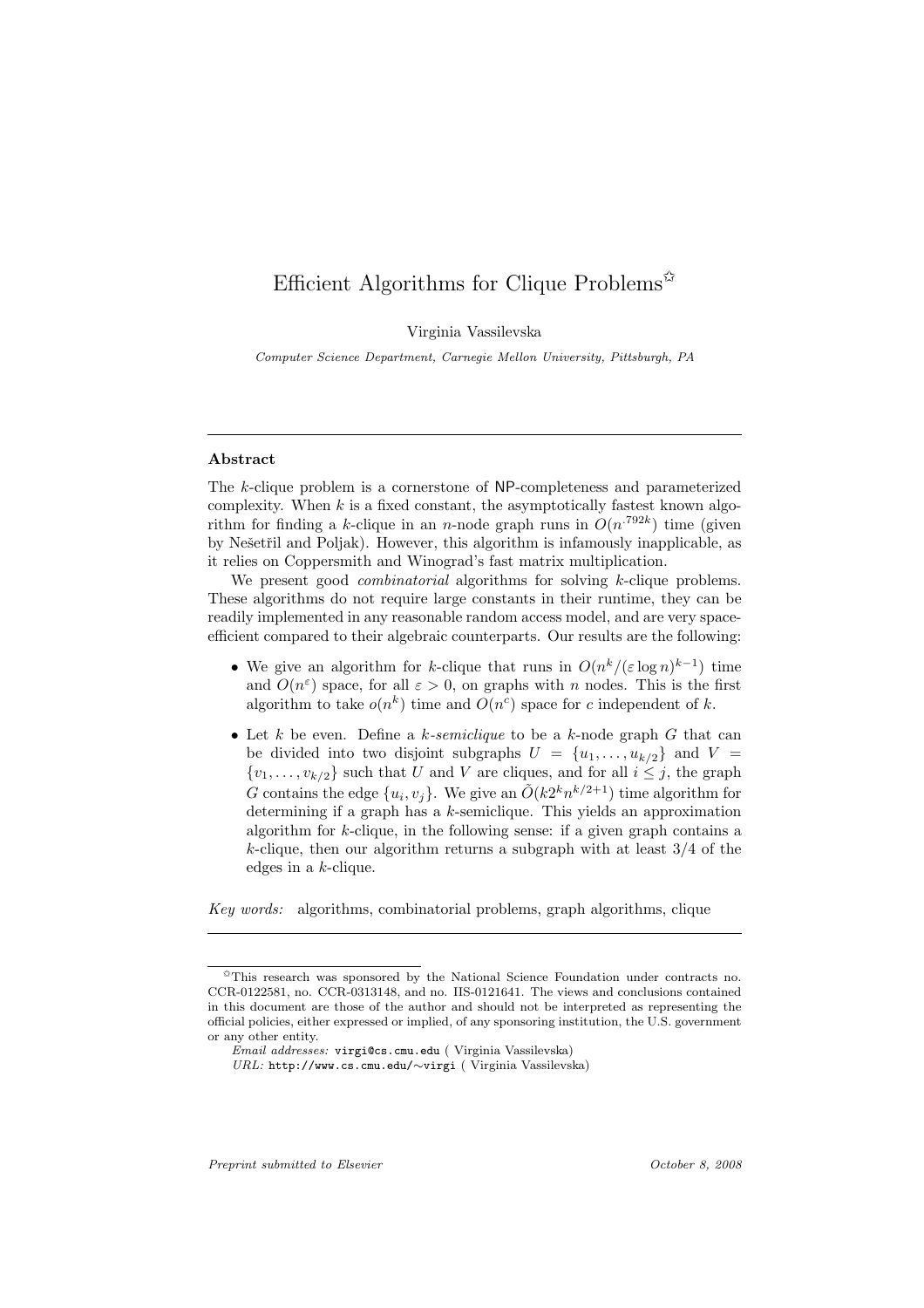#### 1. Introduction

The k-clique problem is one of the fundamental problems in computer science. In parametrized complexity k-clique plays a central role: one of the major problems in this area is to resolve whether  $W[1] = FPT$ , and k-clique is  $W[1]$ complete [9]. Furthermore, results by Chen *et al.* [6] imply that if there is an  $n^{o(k)}$  algorithm for k-clique<sup>1</sup>, then many of the classical NP-complete problems are solvable in subexponential time.

The naive algorithm for k-clique runs in  $O(n^k)$  time by examining all ktuples of vertices. In 1978, Itai and Rodeh [12] showed that a 3-clique (triangle) in an *n*-node graph can be found in the same time as  $n \times n$  Boolean matrix multiplication. Nowadays this means that there is an  $O(n^{2.376})$  algorithm [8] for 3-clique; we denote this exponent by  $\omega$ . Nešetřil and Poljak [18] showed how to generalize Itai and Rodeh's [12] reduction to obtain an  $O(n^{\omega k})$  time algorithm for 3k-clique<sup>2</sup> . Since that result very little progress has been made. In 2004 Eisenbrand and Grandoni [10] used rectangular matrix multiplication to obtain improved running times for some values of k,  $e,q$ . for  $k \geq 5$  such that  $k = 2 \mod 3$ .

Although these algebraic matrix product approaches yield good theoretical time bounds, the known fast matrix multiplication algorithms that run in  $O(n^{3-\epsilon})$  time for  $\epsilon > 0$  ([21, 8]) are very inefficient in practice. Another issue is that all of the above mentioned algorithms for k-clique use  $n^{\Omega(k)}$  space. In 1984 ([16], p.46), László Babai asked whether there exists an  $o(n^k)$  algorithm for k-clique using  $O(n^c)$  space for some constant c independent of k. This question has until now remained unanswered. In fact, the problem of designing better time and space efficient k-clique algorithms has been recently reraised by Woeginger [22].

Combinatorial, nonalgebraic algorithms based on preprocessing and table look-up offer less impressive asymptotic improvements but are much more practical than algorithms based on algebraic fast matrix multiplication. Using a "Four Russians" type approach for combinatorial matrix multiplication [3, 20, 4, 5] one can obtain an  $O(n^k/(k \log^2 n))$  time algorithm for k-clique which hides no enormous constant factors in its runtime. Nevertheless, even this algorithm is space-inefficient – it requires  $\Omega(n^{2k/3})$  space.

In this paper we answer Babai's question in the affirmative. We give a combinatorial algorithm for k-clique which runs in  $O(n^k/(\varepsilon \log n)^{k-1})$  time for every fixed  $k \geq 3$  and uses  $O(n^{\varepsilon})$  space, for any constant  $\varepsilon > 0$  independent of k. This algorithm is not only space-efficient but also: (a) it beats the runtimes of the current best combinatorial algorithms for finding k-clique for  $k > 3$ , and (b) it implies an algorithm for maximum node-weighted k-clique within *the same* runtime.

<sup>&</sup>lt;sup>1</sup>Here, *k* is assumed to be any unbounded function of *n*.

<sup>&</sup>lt;sup>2</sup>Interestingly, there are  $O(2^{\delta n})$  algorithms ([11, 19]) for finding a *maximum* clique for small  $\delta$  even though the maximum clique can be really large, *e.g.*  $\Omega(n)$ .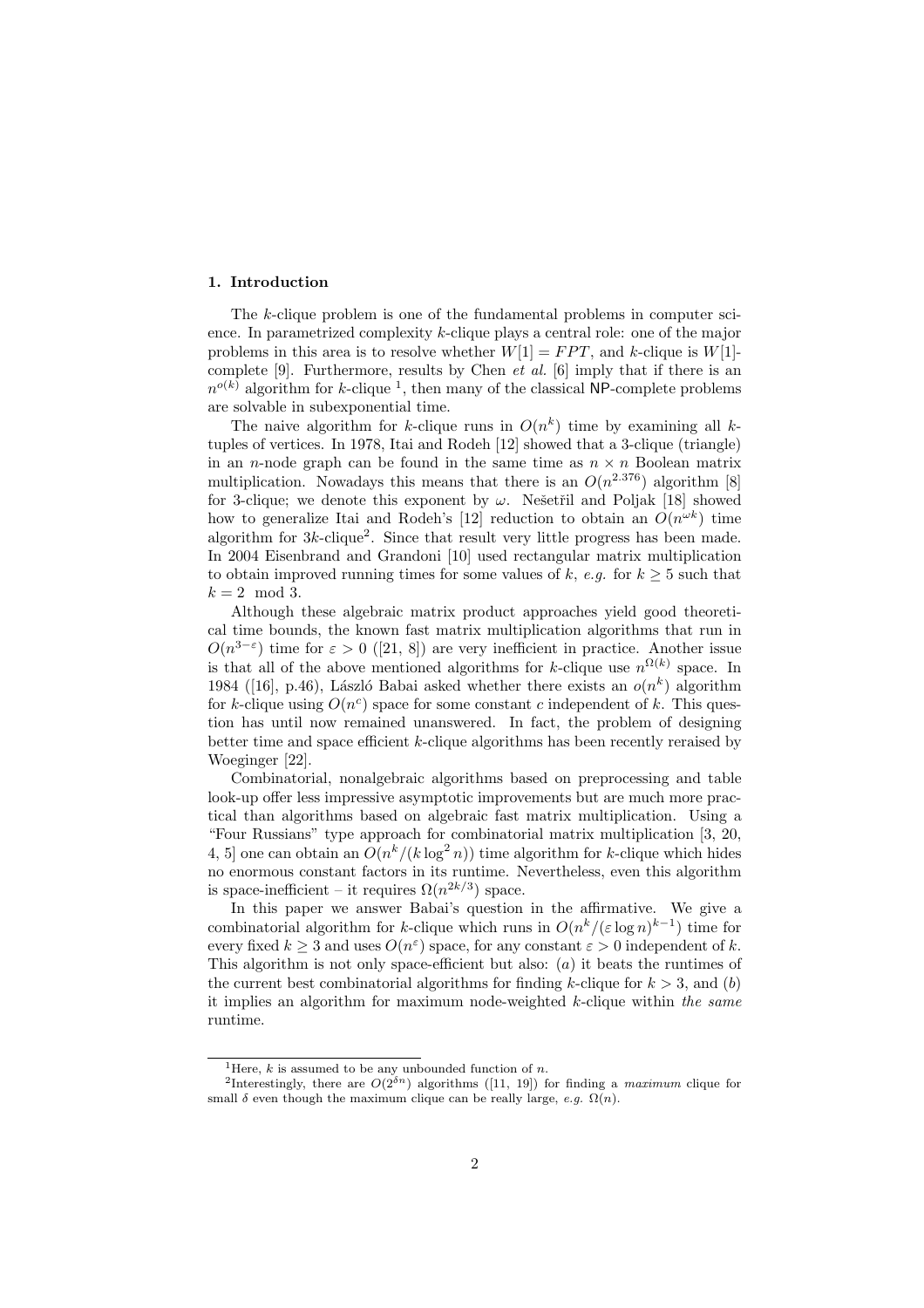In the second part of the paper we investigate the problem of finding so called k-semicliques in a graph. We define a k-semiclique to be a graph on  $k$ nodes, for even k, composed of two disjoint  $\frac{k}{2}$ -cliques  $U = \{u_1, \ldots, u_{k/2}\}\$ and  $V = \{v_1, \ldots, v_{k/2}\}\$  so that in addition to the clique edges there is an edge  $(u_i, v_j)$ for all  $j \geq i$ . Semicliques are generalizations of the so called diamond graphs, 4-cliques missing one edge. Possible applications of semicliques can be found in databases or privacy where one wishes to find two cliques (perhaps representing crime organizations) which are very connected to one another.

We give an algorithm for finding a (not necessarily induced)  $k$ -semiclique in a given graph in  $O(n^{1+k/2})$  time. The case  $k = 4$  (diamonds) has been studied before. It is known (e.g. [13, 10]) that one can find an induced diamond in  $O(n^3)$  time. Our result can be seen as an extension of this running time for all even  $k$  for not necessarily induced subgraphs. Our result also yields an  $O(n^{1+k/2})$  time approximation algorithm for k-clique, in the following sense: if the graph contains a k-clique, then our algorithm returns a subgraph with at least  $2\binom{k/2}{2} + \binom{k/2+1}{2} = 3k^2/8 - k/4$  edges, *i.e.* at least 3/4 of the edges in a  $k$ -clique.

Preliminaries. All graphs we consider are undirected, simple, and connected, unless otherwise noted. We let  $m$  denote the number of edges and  $n$  the number of vertices. We denote the degree of a node x in a graph by  $deg(x)$ . For a graph  $G = (V, E)$  and  $u, v \in V$ ,  $E(u, v)$  is defined to be 1 when  $(u, v) \in E$  and 0 otherwise. All logarithms are base 2. For a positive integer n, we use  $[n]$  to mean  $\{1, \ldots, n\}$ . For a time function  $f(n)$ ,  $\tilde{O}(f(n))$  denotes  $O(f(n)$ polylog n).

#### 2. Algorithm for k-Clique

We begin with a small-space combinatorial algorithm which given a nodeweighted graph finds a k-clique of maximum weight sum. The basic idea used in the algorithm is to reduce the problem to finding maximum node-weighted  $(k-1)$ -cliques in many small  $O(\log n)$  size subgraphs, and then attempt to complete these cliques by adding an extra node. Our algorithm proceeds in iterations so that each iteration reuses the space used by the previous ones.

**Theorem 2.1** *Let*  $\varepsilon > 0$  *and*  $k \geq 3$ *. Let*  $g(k) = (2(k-1))^{k-1}$ *. Let*  $G = (V, E)$ *be a graph with arbitrary real weights on its nodes. There is an algorithm for* maximum node-weighted k-clique that runs in  $O(g(k) \cdot \frac{n^k}{(\varepsilon \log n}))$  $\frac{n^k}{(\varepsilon \log n)^{k-1}}$  *time and uses*  $O(kn^{\varepsilon})$  *space.* 

**Proof.** Let  $G = (V, E)$ ,  $\varepsilon > 0$  and k be given. Let  $\varepsilon' = \varepsilon/(2(k-1))$ . We begin with an algorithm which finds a  $k$ -clique in an unweighted graph and then explain how to modify this algorithm so it finds a maximum node-weighted clique in a node-weighted graph.

Partition the nodes into  $n/(\varepsilon' \log n)$  parts of  $\varepsilon' \log n$  nodes each. The partition is chosen by grouping consecutive nodes according to the order of the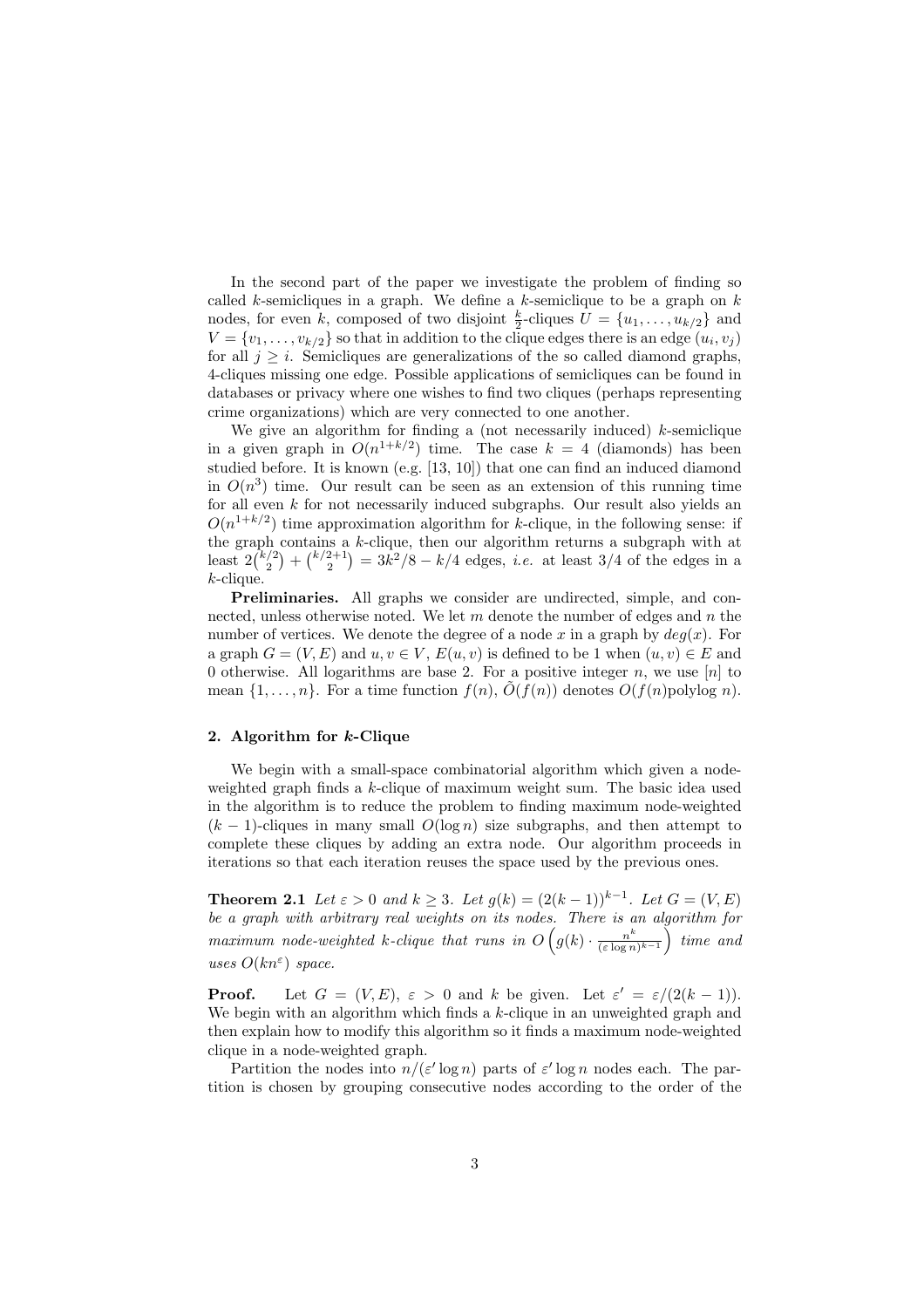columns in the adjacency matrix. This ensures that any  $k$  chunks of a row corresponding to k of the  $(\varepsilon' \log n)$ -size parts can be concatenated in  $O(k)$  time, assuming constant time look-ups and an  $O(\log n)$ -word RAM.<sup>3</sup>

We will process all  $(k - 1)$ -tuples of parts as follows. Fix a  $(k - 1)$ -tuple of parts. Obtain the union U of these parts, and create a look-up table  $T_U$  with  $(\varepsilon'(k-1)\log n)$ -bit keys. For all  $2^{\varepsilon'(k-1)\log n}$  subsets of U determine whether the corresponding induced subgraph of G contains a  $(k-1)$  clique. Store the result for each subset (a  $(k-1)$ -clique, if found) in  $T_U$ , with the binary  $(\varepsilon'(k-1) \log n)$ length vector representing the subset as the key. When a new union is processed, the look-up table information is overwritten.

Now, for every node  $v \in V$ , concatenate the portions of the neighborhood vector for v corresponding to U in  $O(k)$  time to obtain a  $(\varepsilon'(k-1)\log n)$ -bit key. Look up in  $T_U$  using this key whether the induced neighborhood of v in U contains a  $(k-1)$ -clique. If this is so, return the union of the clique and v. Creating all tables  $T_U$  takes

$$
O((n/(\varepsilon' \log n))^{k-1} \cdot n^{\varepsilon'(k-1)} \cdot (\varepsilon'(k-1) \log n)^{k-1}) = O(n^{(1+\varepsilon')(k-1)} \cdot (k-1)^{k-1})
$$

time, and  $O(k \log n 2^{\varepsilon'(k-1) \log n})$  space over all. The entire procedure (assuming  $O(1)$  time look-ups in  $T_U$ ) takes  $O(n \cdot (n/(\varepsilon' \log n))^{k-1})$  time, *i.e.*  $O(n^{(1+\varepsilon')(k-1)})$ .  $(k-1)^{k-1} + n^k/(\varepsilon' \log n)^{k-1}$  time overall. Since we set  $\varepsilon' = \varepsilon/(2(k-1))$ , the runtime becomes  $O((2(k-1))^{k-1} \cdot n^k/(\varepsilon \log n)^{k-1})$ . The space usage becomes asymptotically

$$
k \log n 2^{\varepsilon'(k-1)\log n} = kn^{\varepsilon/2} \log n = O(kn^{\varepsilon}).
$$

To modify the algorithm so that a maximum weight clique can be found, for every  $(\varepsilon'(k-1)\log n)$ -node subgraph of a union of  $(k-1)$ -tuples of node partitions, compute the maximum weight  $(k - 1)$  clique and store that clique in the look-up table for the union. Since the algorithm goes over all possible choices for a k-th node, the maximum weight clique can be returned.  $\Box$ 

We can use the algorithm of Theorem 2.1 to obtain an algorithm with a running time depending on the number of edges in the graph. We use an idea used in many other results  $(e.g. [2])$  – either the clique has all high degree vertices, or it has a low degree vertex. In both cases we can reduce the problem to finding a clique in a strictly smaller subgraph.

**Theorem 2.2** *Let*  $k \geq 5$  *and*  $1 > \varepsilon > 0$ *. There is a function*  $\gamma(k)$  *only depending on* k and an algorithm for k-clique that runs in  $O(km^{\epsilon/2})$  space and  $O\left(\gamma(k)\cdot \frac{m^{\frac{k}{2}}}{\left(\varepsilon\log m\right)^{(k-1)}}\right)$  $\frac{1}{(\varepsilon \log m)^{(k-2-\frac{1}{k-1})}}$ *time on graphs with*  $m \geq 2$  *edges.* 

**Proof.** Let D be a parameter. Let  $q(k) = (2(k-1))^{k-1}$  as in Theorem 2.1. Consider the set S of all nodes of degree at least 2D. There are at most  $m/D$ 

<sup>3</sup>The same can be accomplished on a pointer machine using some tricks.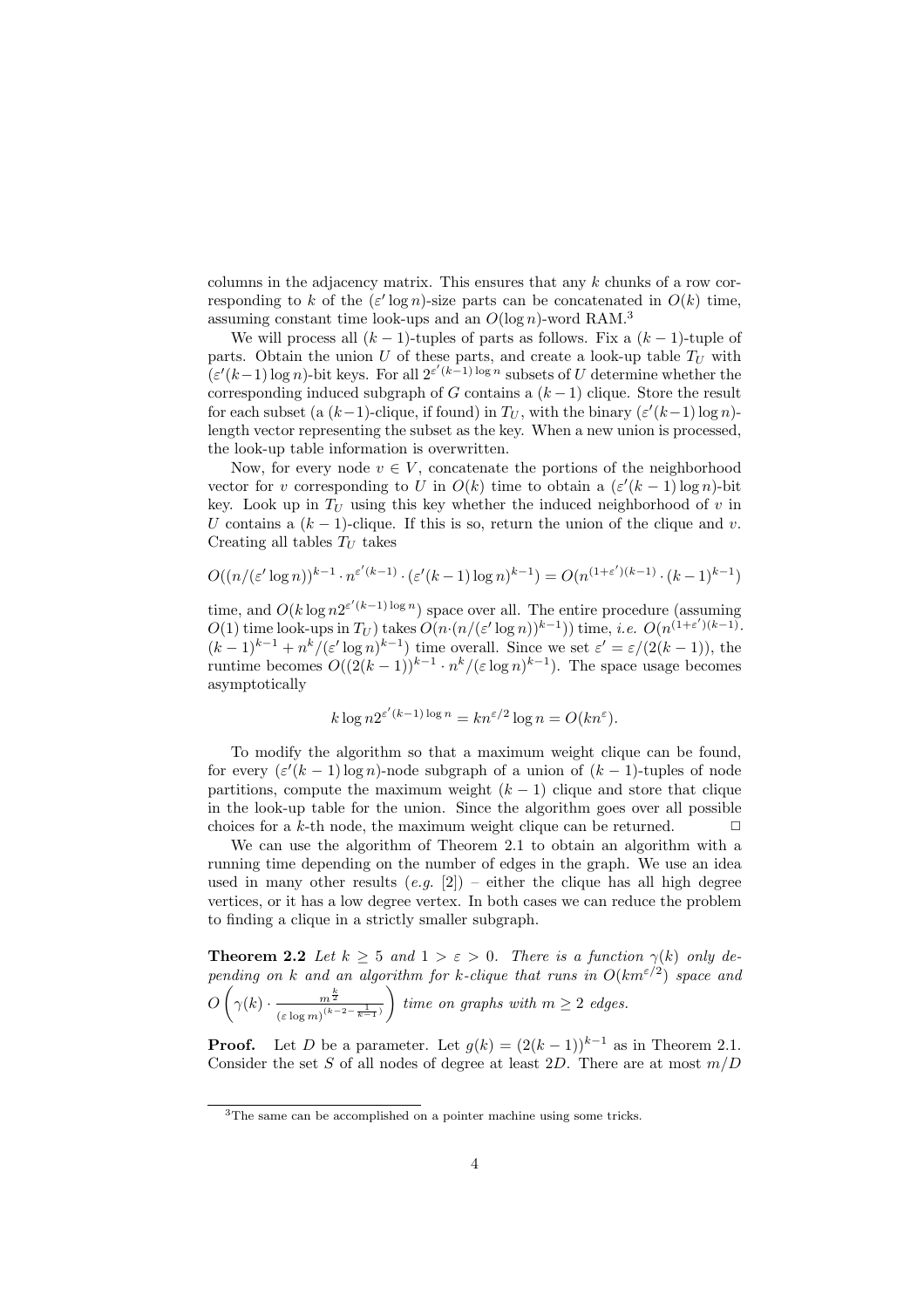such nodes. Use the algorithm of Theorem 2.1 to find a k-clique contained in  $S$ if one exists in  $O(g(k)(m/D)^k/(\varepsilon \log(m/D))^{k-1})$  time. If no k-clique is found in S, any k-clique in the graph must contain a node of degree  $\lt 2D$ . Go through all edges  $(u, v)$  incident to low degree nodes, and look for a  $(k-2)$ -clique in the intersection of the neighborhoods of  $u$  and  $v$ , again using Theorem 2.1. This takes time  $O(mg(k-2)(2D)^{k-2}/(\varepsilon \log 2D)^{k-3}).$ 

To minimize the final running time of the clique algorithm, as  $k$  is fixed, we can set

$$
m(2D)^{k-2}/(\varepsilon \log 2D)^{k-3} = \Theta((m/D)^k/(\varepsilon \log (m/D))^{k-1}),
$$

and hence  $D = \sqrt{m}/(\varepsilon \log m)^{\frac{1}{k-1}}$  suffices. The runtime of the first part of the procedure becomes

$$
O(g(k)2^{k-1}m^{k/2}/(\varepsilon\log m)^{(k-2-\frac{1}{k-1})}).
$$

For  $k \geq 5$ ,  $m \geq 2$  and  $\varepsilon < 1$  the runtime of the second part becomes

$$
O\left(\frac{g(k-2)2^{k-2}m^{k/2}}{\varepsilon^{k-2-\frac{1}{k-1}}(\log^{1-\frac{1}{k-1}}m)(\log \frac{\sqrt{m}}{(\varepsilon \log m)^{\frac{1}{k-1}}})^{k-3}}\right) \leq O\left(\frac{(g(k-2)2^{3k-8}) \cdot m^{k/2}}{(\varepsilon \log m)^{k-2-\frac{1}{k-1}}}\right).
$$

If we set  $\gamma(k) = g(k-2)2^{3k-8} + g(k)2^{k-1}$ , we obtain the claimed runtime  $O(\gamma(k)m^{k/2}/(\varepsilon \log m)^{(k-2-\frac{1}{k-1})})$ . The space usage is  $O(k(m/D)^{\varepsilon})$  in the first part of the procedure, and  $O((k-2)D^{\epsilon})$  in the second part. The space usage in the first part dominates and is  $O(km^{\epsilon/2})$ . ).  $\Box$ 

### 3. Finding  $k$ -semicliques

In this section, we present a combinatorial algorithm for detecting a  $k$ semiclique in an arbitrary graph that runs in  $\tilde{O}(n^{\tilde{k}/2+1})$  time for any fixed k. Our algorithm is inspired by Yates' algorithm ([15], pp.501–502) for computing the Fourier coefficients of an *n*-variable function in  $O(n2^n)$  time. The basic idea of our algorithm is to enumerate all  $k/2$ -cliques, and try to find a disjoint pair of such cliques that have the appropriate edges between them. To check the edges, we can use a dynamic programming recurrence that slowly "replaces" a vertex from one  $k/2$  clique with a vertex from the other  $k/2$  clique, checking that the edge relations hold at each step. However, we also need to ensure that our algorithm is actually checking two *disjoint* k/2-cliques; since we are replacing some vertices with others, we could lose track of what nodes participate in the two  $k/2$  cliques. To do this, we use a randomization trick.

Let  $G = (V, E)$  be a graph, and let  $n = |V|$ . We begin by performing a step that is reminiscent of Alon, Yuster, and Zwick's color-coding [1] and its younger relative, "divide-and-color" [14, 7]. Choose a permutation  $\pi: V \to [n]$ , uniformly at random. Let U, W be two  $\frac{k}{2}$ -cliques in G such that  $U \cup W$  is a k-semiclique. A permutation of V is good if for every  $u \in U$  and  $w \in W$ ,  $\pi(u) < \pi(w)$ .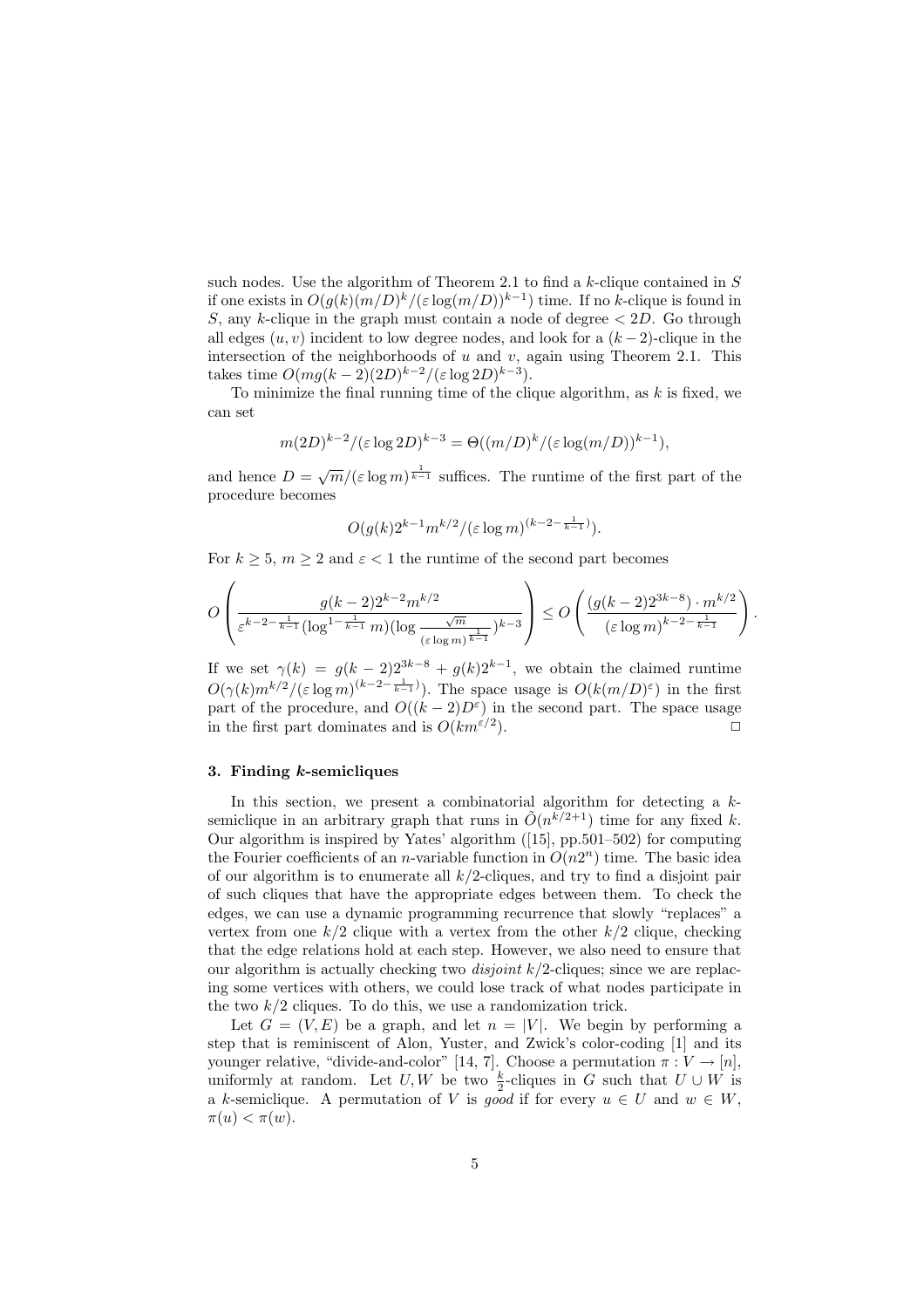# **Claim 1** *A random permutation is* good *with*  $1/\binom{k}{k/2}$  probability.

**Proof.** The number of good permutations is  $\binom{n}{k} \cdot (k/2)! \cdot (k/2)! \cdot (n-k)!$ , as a good permutation can be selected by choosing a set  $S$  of  $k$  integers that  $U$  and V will be mapped to, choosing a permutation on the  $\frac{k}{2}$  smallest integers in S and a permutation on the  $\frac{k}{2}$  largest integers in S, then choosing an arbitrary permutation on the rest. Hence, the probability is  $(k/2)!(k/2)!/k! = 1/{k \choose k/2}$ .

From here on, we presume that we have found a good permutation  $\pi$ . By repeating the procedure  $O(2^k)$  times, this presumption is true with high probability. The permutation choice can be easily derandomized by using  $(n, k)$ universal sets to pick the most significant bit of each node label. Naor *et al.* [17] show that in linear time one can construct a  $(n, k)$ -universal collection of size  $2^k k^{O(\log k)} \log n$ , and hence we would incur only a logarithmic overhead in our running time.

Refer to each vertex v in the graph by its index  $\pi(v) \in [n]$ . Build a table K of  $n^{k/2}$  bits, indexed by tuples of the form  $(i_1, \ldots, i_{k/2})$  with  $i_j \in [n]$ ,  $i_j < i_{j+1}$ , so that  $K(i_1, \ldots, i_{k/2}) = 1$  if and only if the vertices  $i_1, \ldots, i_{k/2}$  form a  $k/2$ clique. Clearly this table can be built in  $O(k^2 n^{k/2})$  time. Now define functions  $C_j$ , for  $j = 0, \ldots, k/2$ , as follows:

$$
C_j(i_1,\ldots,i_{\frac{k}{2}}) = \bigvee_{i'_j \in [n], i'_j > i_1,\ldots,i_{\frac{k}{2}}} \left( \prod_{\ell=1}^j E(i'_j,i_\ell) \right) C_{j-1}(i_1,\ldots,i_{j-1},i'_j,i_{j+1},\ldots,i_{\frac{k}{2}}).
$$
  

$$
C_0(i_1,\ldots,i_{\frac{k}{2}}) = K(i_1,\ldots,i_{\frac{k}{2}}).
$$

For all  $i_1, \ldots, i_{\frac{k}{2}} \in [n]$ , and all  $j = 0, \ldots, \frac{k}{2}$ , the values  $C_j(i_1, \ldots, i_{\frac{k}{2}})$  can be computed in  $O(k\binom{n}{k/2}n)$  time, by a simple dynamic programming strategy. In particular, note that if all values for the function  $C_{j-1}$  have been computed, then a particular value  $C_i (i_1, \ldots, i_{k/2})$  can be obtained in  $O(n)$  time. Finally, check if there is a tuple  $(i_1, \ldots, i_{k/2})$  satisfying both  $C_{k/2}(i_1, \ldots, i_{k/2}) = 1$  and  $K(i_1, \ldots, i_{k/2}) = 1$ . If so, output *yes, there is a k-semiclique*. If no tuples satisfy the property, output *no*. If we detect a semiclique for some  $S = \{i_1, \ldots, i_{k/2}\},\$ a semiclique can be found by just going through all  $k/2$ -cliques and checking whether they form a semiclique with S in overall extra  $O(k^2 n^{k/2})$  time.

It is easy to verify the following lemma by induction.

**Lemma 3.1** *For*  $i_1, \ldots, i_{k/2} \in [n]$ , *let*  $S_j(i_1, \ldots, i_{k/2})$  *denote the set of all j* $tuples \, i'_j, \ldots, i'_1 \in [n], \, such \, that \, i'_j > i_1, \ldots, i_{k/2}, \, and \, i'_\ell < i'_{\ell-1} \, for \, all \, \ell = 0.$ 2, . . . , j*. Then*

$$
C_j(i_1,\ldots,i_{k/2}) = \bigvee_{(i'_j,\ldots,i'_1)\in S_j(i_1,\ldots,i_{k/2})} K(i'_1,\ldots,i'_j,i_{j+1},\ldots,i_{k/2}) \prod_{p=1}^j \left( \prod_{\ell=1}^p E(i'_p,i_\ell) \right)
$$

.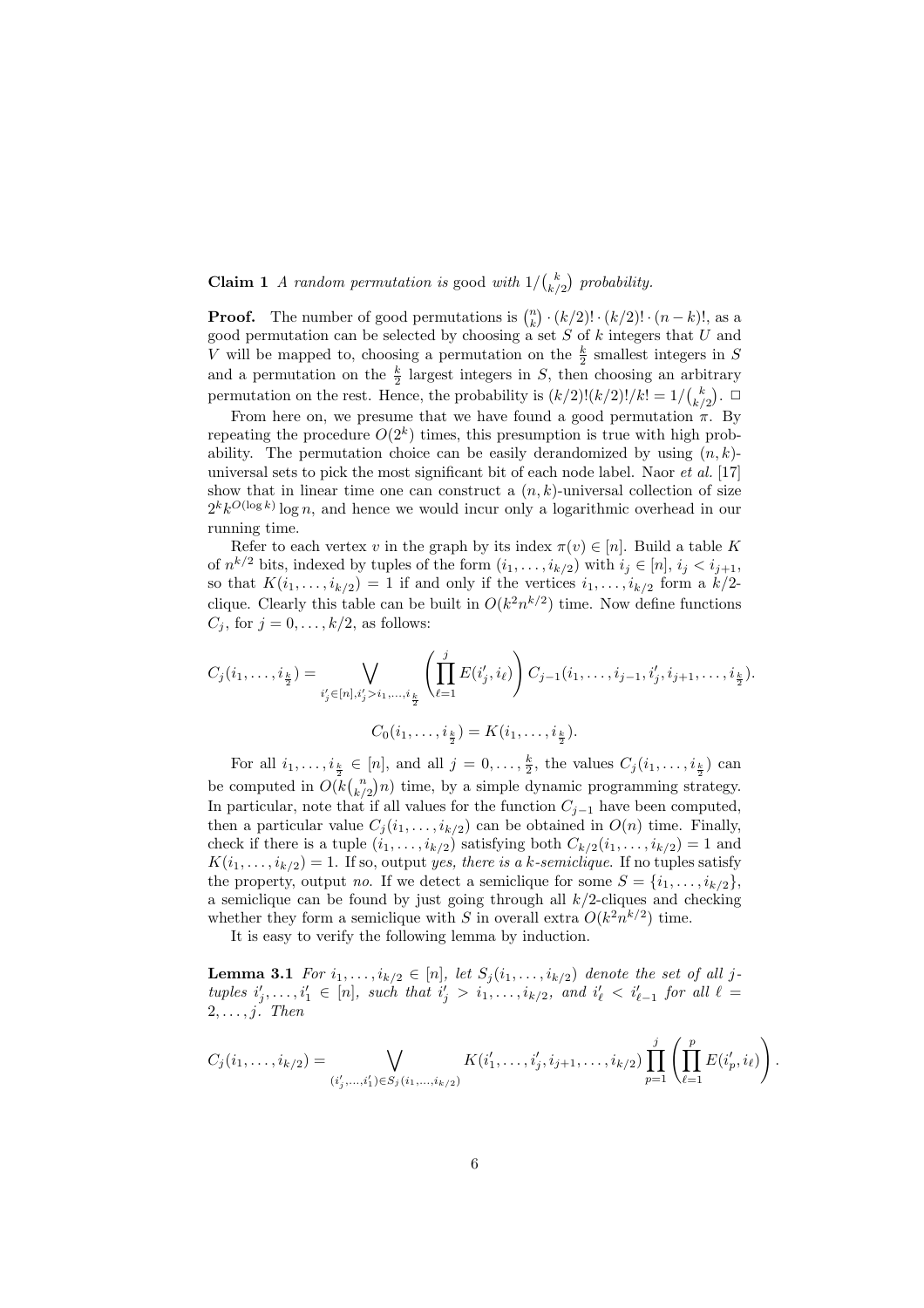Lemma 3.1 implies that  $C_i(i_1,\ldots,i_{k/2})=1$  if and only if there exists a j-set  $S_j = \{i'_1, \ldots, i'_j\}$  such that

- all elements of  $S_i$  appear in  $\pi$  after all elements of  $\{i_1, \ldots, i_{k/2}\}; S_i$  is hence disjoint from  $\{i_1, \ldots, i_{k/2}\},\$
- for each  $\ell < j$ ,  $i'_{\ell}$  has edges to all  $i_p$  with  $p \leq \ell$ , and
- $S_j \cup \{i_{j+1}, \ldots, i_{k/2}\}\)$  forms a clique.

In particular, this implies that  $C_{k/2}(i_1,\ldots,i_{k/2})$  is nonzero iff there is a  $k/2$ tuple  $(i_{k/2+1}, \ldots, i_k)$  such that, if  $\{i_1, \ldots, i_{k/2}\}$  is a  $k/2$ -clique, then the k-set  $\{i_1, \ldots, i_k\}$  is a k-semiclique. The correctness of our algorithm is immediate.

**Theorem 3.1** *For any fixed integer* k and a given graph  $G = (V, E)$ *, one can*  $f$ *ind a k-semiclique subgraph in G, if one exists, in*  $O(n^{\frac{k}{2}+1})$  *time with high* probability, or deterministically in  $O(n^{\frac{k}{2}+1} \log n)$  time.

Acknowledgments. The author is extremely grateful to Ryan Williams for his assistance and valuable ideas, especially in the semiclique part of the paper.

#### References

- [1] N. Alon, R. Yuster, and U. Zwick. Color-coding. *JACM*, 42(4):844–856, 1995.
- [2] N. Alon, R. Yuster, and U. Zwick. Finding and counting given length cycles. *Algorithmica*, 17:209–223, 1997.
- [3] V. L. Arlazarov, E. A. Dinic, M. A. Kronrod, and I. A. Faradzev. On economical construction of the transitive closure of an oriented graph. *Soviet Math. Dokl.*, 11:1209–1210, 1970.
- [4] J. Basch, S. Khanna, and R. Motwani. On diameter verification and boolean matrix multiplication. *Report No. STAN-CS-95-1544, Department of Computer Science, Stanford University (1995)*, 1995.
- [5] T. M. Chan. All-pairs shortest paths for unweighted undirected graphs in o(mn) time. In *Proc. SODA*, pages 514–523, 2006.
- [6] J. Chen, X. Huang, I. A. Kanj, and G. Xia. Linear FPT reductions and computational lower bounds. In *Proc. STOC*, pages 212–221, 2004.
- [7] J. Chen, S. Lu, S. Sze, and F. Zhang. Improved algorithms for path, matching, and packing problems. In *Proc. SODA*, pages 298–307, 2007.
- [8] D. Coppersmith and S. Winograd. Matrix multiplication via arithmetic progressions. *J. Symbolic Computation*, 9(3):251–280, 1990.